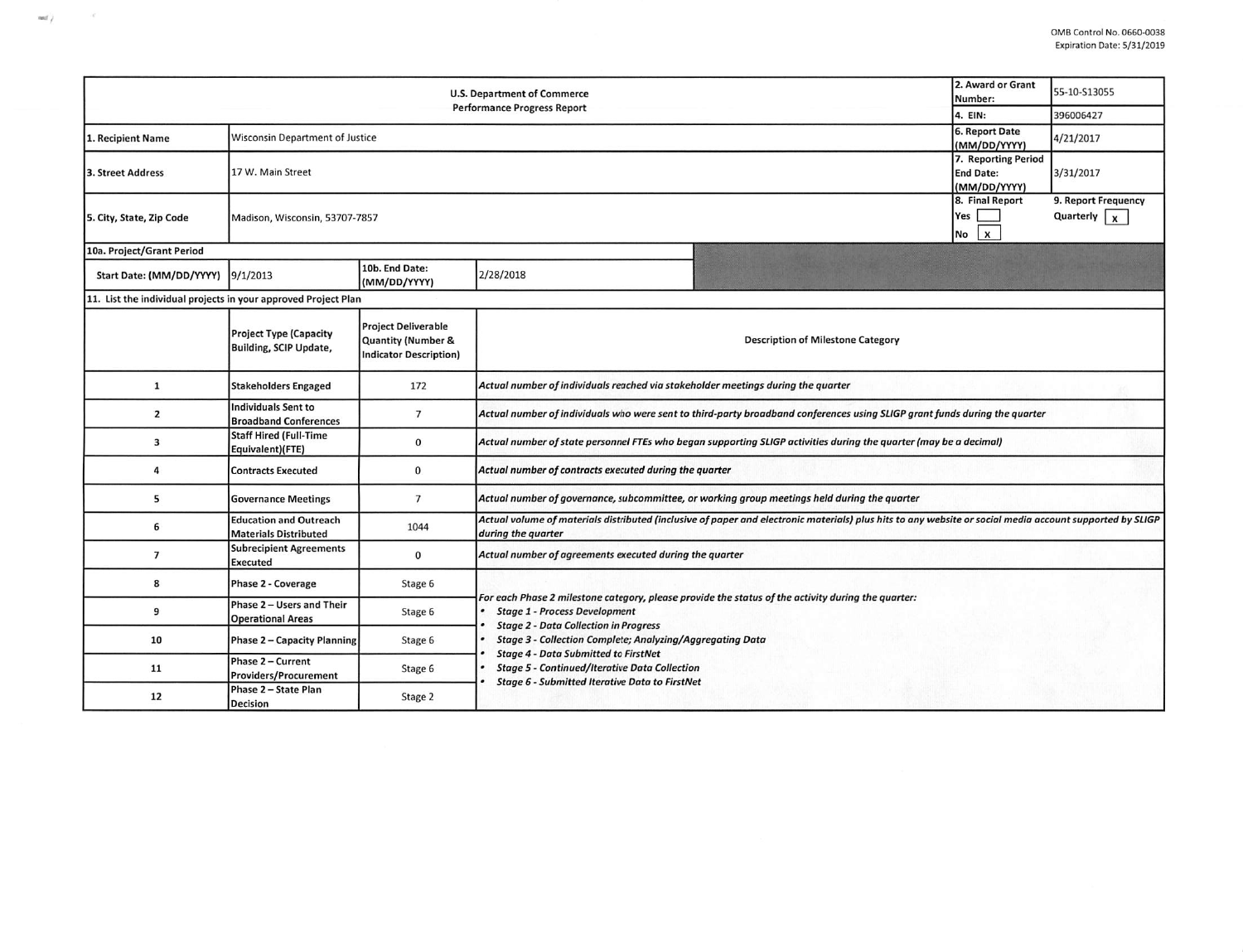11a. Describe your progress meeting each major activity/milestone approved in the Baseline Report for this project: any challenges or obstacles encountered and mitigation strategies you have employed: planned major activit next quarter; and any additional project milestones or Information.

Stakeholder and Broadband Conferences: 172 oublic safety personnel were reached throughout the State with regional meetings in this reporting period. The RIC's were able to present updates on the progress of FirstNet and a work with stakeholders to identify requirements and needs for their regions. The Wisconsin Department of Justice staff attended four conferences in this reporting period. The conferences attended were the WEMSA Working Tog Conference, Wisconsin Chiefs of Police Association Conference, the Attorney General's Summit, and the Wisconsin Emergency Management Governor's Conference. Outreach materials were distributed at all four conferences.

Governance Meetings: During this reporting period, seven governance meetings were held throughout the State which were also used for education and outreach on FirstNet and the Wisconsin Public Safety Broadband project. The meetings include the West Central Regional SCIP Implementation Council, Northeast Regional SCIP Implementation Council, Interoperability Council, Southeast Regional SCIP Implementation Council, Northwest Regional SCIP Impl Counc!I, Southwest Regional SCIP Implementation Council, and the East Central Regional SCIP Implementation Council.

Staff Hires and Other Activities: The DOJ staff and RICs participated in the following other activities during this reporting period: Region V Teleconferences, Western States Calls every two weeks, WiPSB Standing Meetings Planning Work Group Meetings, Homeland Security Council FirstNet Briefing, FirstNet briefing to DOJ DCI Directors, FirstNet briefing to DOJ CIO, FirstNet briefing to DOJ CO, FirstNet briefing to DOJ CO, FirstNet briefing t Stakeholder Workgroup Meeting, FirstNet Board Meeting, FirstNet Briefing to WCA, and a Tribal Listening Session.

Planned Major Activities: In the next quarter the state will continue to work with the state planning working group to prepare for the state plan decision process and finalizing plans for delivery of the draft and final st

11b. If the project team anticipates requesting any changes to the approved Baseline Report in the next quarter, describe those below. Note that any substantive changes to the Baseline Report must be approved by the Depart Commerce before Implementation.

11c. Provide any other Information that would be useful to NTIA as It assesses this project's progress.

Our team has continued to publish monthly newsletters which are posted on our website https://wipsb.wisconsin.gov. We are also continuing engagement with executives in the state to ensure those who work closely with the Go updated on the progress of FirstNet. We are still working on defining exactly what the process will look like when the draft state plan is delivered.

lld. Describe any success stories or best practices you have Identified. Please be as specific as possible.

Tribal outreach has continued throughout the past quarter. Our team worked with FirstNet and the Red Cliff Band of Lake Superior Chippewa to hold a FirstNet and Tribal Broadband Listening Session for tribes in the Wisconsin/Minnesota/Michigan region on March 30th, 2017.

12. Personnel

 $\sim$  $\mathbf{r}$  and  $\mathbf{r}$  and  $\mathbf{r}$ 

12a. If the project Is not fully staffed, describe how any lack of staffing may Impact the project's time line and when the project will be fully staffed.

The project is fully staffed.

| [12b. Staffing Table - Please include all staff that have contributed time to the project. Please do not remove individuals from this table. |      |                                                                                                                                           |                           |  |  |  |
|----------------------------------------------------------------------------------------------------------------------------------------------|------|-------------------------------------------------------------------------------------------------------------------------------------------|---------------------------|--|--|--|
| Job Title                                                                                                                                    | FTE% | <b>Project (s) Assigned</b>                                                                                                               |                           |  |  |  |
| <b>Program and Policy Analyst 1</b>                                                                                                          | 0.5  | Provides administrative support relating to grant management, governance meetings, outreach activities, and fulfill program requirements. |                           |  |  |  |
| <b>Program and Policy Analyst 2</b>                                                                                                          | 0.5  | Provides administrative support relating to grant management, governance meetings, outreach activities, and fulfill program requirements. |                           |  |  |  |
| Justice Program Supervisor<br>(SWIC)                                                                                                         | 0.5  | Overall program oversight.                                                                                                                |                           |  |  |  |
| <b>Grants Specialist 1</b>                                                                                                                   | 0.1  | Provides financial balances, completes Financial Status Report (FSR), completes travel reimbursement and pays general costs.              |                           |  |  |  |
| <b>Grants Specialist 2</b>                                                                                                                   |      | Completes travel reimbursement and pays general costs.                                                                                    | <b>Will remain vacant</b> |  |  |  |
| Financial Officer                                                                                                                            |      | Provides financial oversight for the federal award.                                                                                       | <b>Will remain vacant</b> |  |  |  |
| <b>ILTE</b>                                                                                                                                  |      | Provides program support for day to day work and meetings.                                                                                | <b>Will remain vacant</b> |  |  |  |